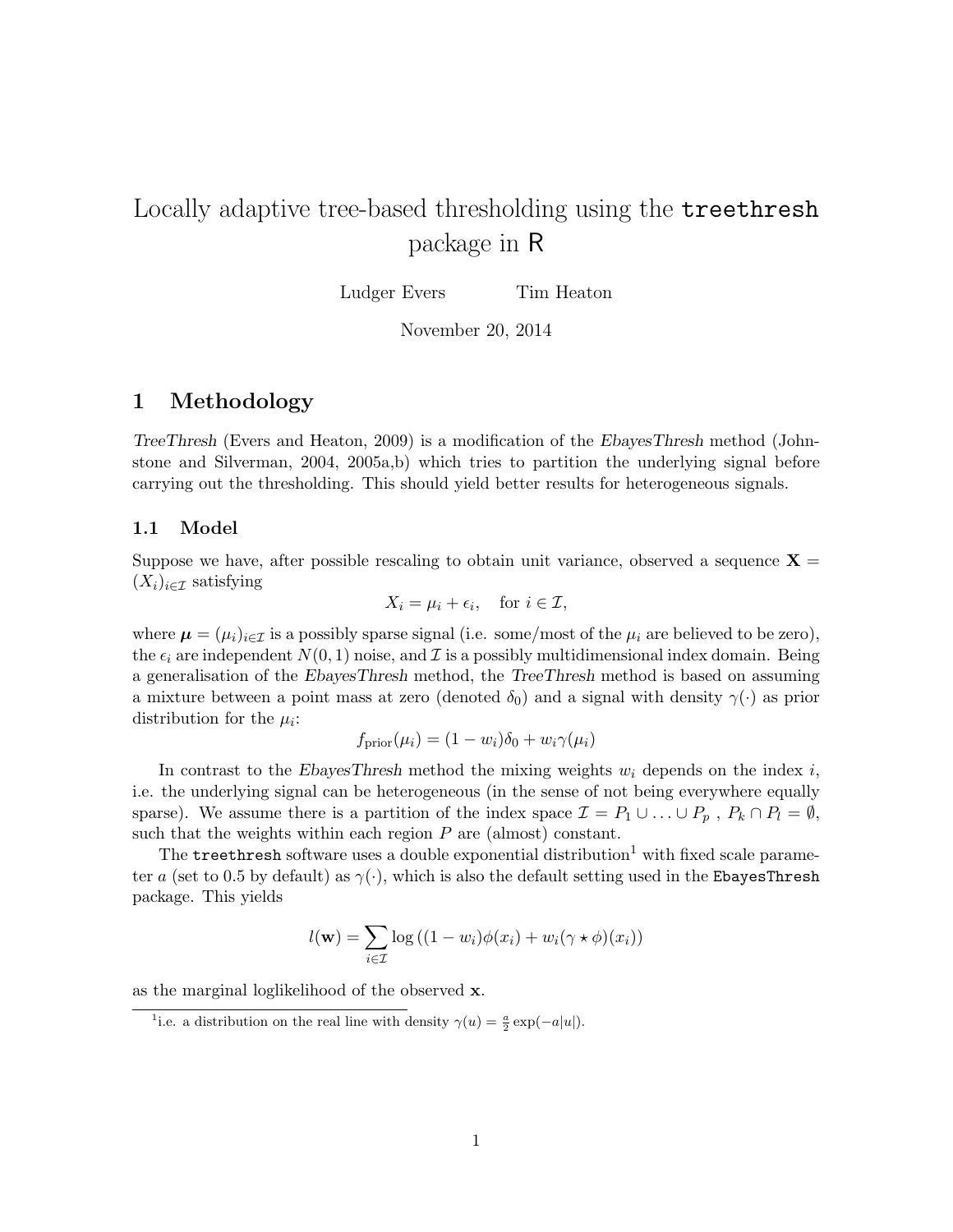#### 1.2 Estimation

In order to estimate the mixing weights  $w_i$  we need to estimate the partition  $P$  and the mixing weights in each region  $P$ . Once an "optimal" partition has been identified, one can estimate the mixing weights in each partition by maximising the loglikelihood of the observations in that region. This corresponds to carrying out the EbayesThresh algorithm for region separately.

The partitioning is found using an algorithm that resembles the one used in recursive partitioning algorithms like Classification and Regression Trees (CARTs, Breiman et al., 1984). First of all, a nested sequence of increasingly fine partitions is estimated. Crossvalidation is then used to find the "best" partition of that sequence. Section 2 gives a more detailed description of the algorithm.

#### 1.3 Thresholding

Having estimated the mixing weights  $w_i$ , we can use these to estimate the underlying signal  $\mu_i$ . This can be done in many ways:

- **Posterior median** The posterior median of  $\mu_i$  given  $X_i = x$  is shown in figure 1 as a function of x (solid line). It has a thresholding property: For  $x \in [-t_{\hat{w}_i}, t_{\hat{w}_i}]$ , the posterior median is zero. (for the mathematical details see e.g. Johnstone and Silverman, 2005b, sec. 6.1).
- **Hard thresholding** Alternatively, we could use the  $t_{\hat{w}_i}$  obtained from the posterior median to define the hard thresholding rule

$$
\hat{\mu}_i^{\text{hard}}(x) = \begin{cases}\nx & \text{for } x < -t_{\hat{w}_i} \\
0 & \text{for } -t_{\hat{w}_i} \le x \le t_{\hat{w}_i} \\
x & \text{for } x > t_{\hat{w}_i}\n\end{cases}
$$

(dashed line in figure 1). The hard thresholding rule is discontinuous at  $-t_{\hat{w}_i}$  and at  $t_{\hat{w}_i}$ .

Soft thresholding The soft thresholding rule

$$
\hat{\mu}_i^{\text{soft}}(x) = \begin{cases}\n x + t_{\hat{w}_i} & \text{for } x < -t_{\hat{w}_i} \\
 0 & \text{for } -t_{\hat{w}_i} \leq x \leq t_{\hat{w}_i} \\
 x - t_{\hat{w}_i} & \text{for } x > t_{\hat{w}_i}\n\end{cases}
$$

(dotted line in figure 1) is continuous, but is biased even for large values of x.

By default, the treethresh software uses the posterior median.

# 2 Algorithmic details

The partitioning algorithm aims to find a partitioning of the index set  $\mathcal{I} = P_1 \cup \ldots \cup P_p$ ,  $P_k \cap P_l = \emptyset$ , such that  $\{w_i, i \in P_k\}$  is (almost) constant.

An exhaustive search over all possible rectangular partitions is prohibitive, thus the method uses a greedy "one step look-ahead" strategy of recursively partitioning the signal: the canonical step of the algorithm is to split one rectangular region  $P$  into two rectangular regions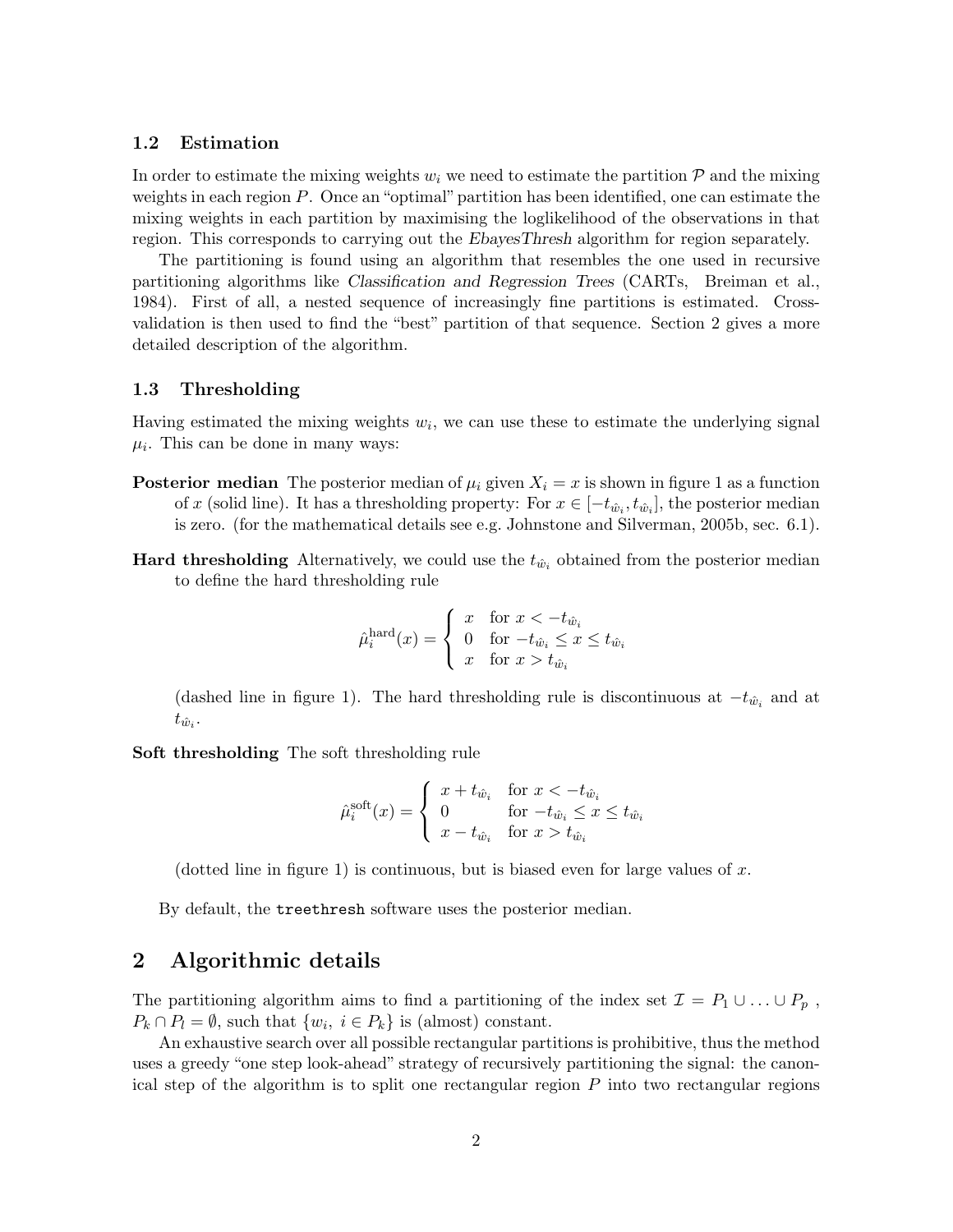

Figure 1: Comparison of the three thresholding rules.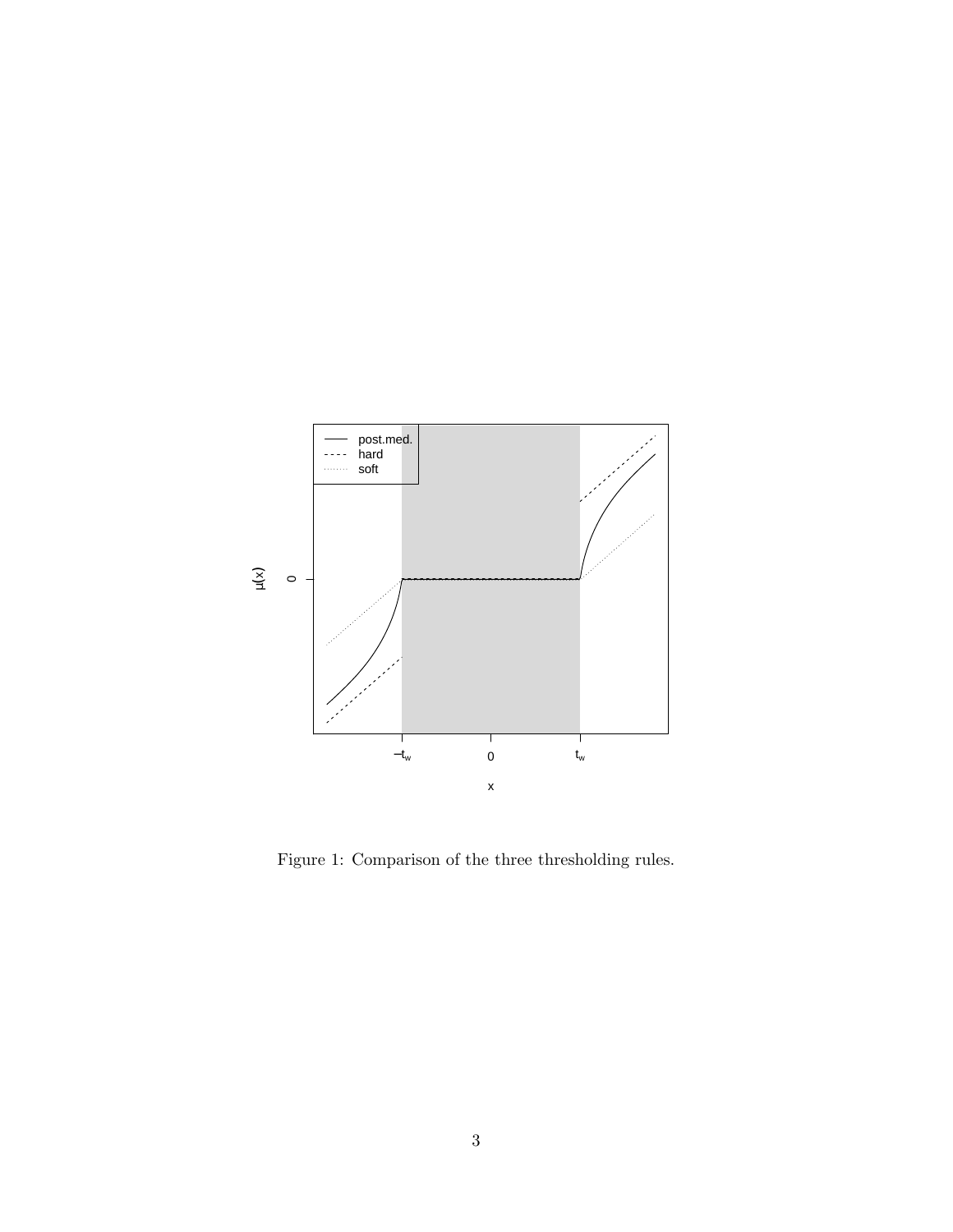L and R. As there is only a small number of these "splits", an exhaustive search can be performed. An optimal cutoff should split the current region  $P$  into two new regions in which the signal is hopefully more heterogeneous. This can be measured by looking at a test of the null hypothesis that the signal is equally sparse in both regions, i.e.  $H_0: w^{(L)} = w^{(R)}$ . By default, the software uses the score statistic, as this does not require computing  $w^{(L)}$  and  $w^{(R)}$ for all pairs of candidate regions  $L$  and  $R$ , see Evers and Heaton (2009) for the mathematical details.

This canonical step of splitting one rectangular region into two rectangular regions is carried out recursively. This (first) step of the algorithm is implemented in the functions treethresh and wtthresh (see section 3 for the differences between these two functions).

In order to avoid overfitting, it is important not to estimate too fine a partition. One possibility could be to use stopping rules based on the test statistic of the score test (or a likelihood ratio test). However these suffer from two drawbacks. First, it is difficult to find the correct critical value, as we are testing data-driven hypotheses. Second, using a naïve stopping rule would lead to a short-sighted strategy for choosing the optimal partition: a seemingly worthless split might turn out to be an important boundary in a more complex partition. Thus we propose, in complete analogy with the CART algorithm, to initially estimate too fine a partition and then reduce its complexity by finding a coarser super-partition such that

$$
l_{\mathcal{P}}-\alpha\cdot|\mathcal{P}|
$$

is maximal, where  $l_p$  is the log-likelihood obtained by partition  $\mathcal P$  and  $|\mathcal P|$  is the number of regions in P.

Just as in the case of CARTs, one can show (see e.g. Ripley, 1996, sec. 7.2) that there exists a nested sequence of partitions which maximize the penalized log-likelihood over different ranges of α. Figure 2 illustrates this idea. The "optimal" value of α can found using crossvalidation. As the parameter  $\alpha$  is on a scale which is difficult to interpret, the software works with the parameter  $C = \frac{\alpha}{\alpha}$  $\frac{\alpha}{\alpha_0}$ , where  $\alpha_0$  is the value that would yield a partition consisting of a single region. This parameter  $C$  can thus take values between  $0$  (no pruning) to 1 (partition reduced to a single region).

As such, one would choose the value of C that yields the largest predictive loglikelihood. However, it turns out to be often better to use a simpler model (corresponding to a larger value of  $C$ ) if the corresponding predictive loglikelihood is not much worse than that of the best model. Thus the package uses by default the largest  $C$  for which the difference to the best predictive loglikelihood is less than half the standard error of the best predictive loglikelihood.

This second step of the algorithm can be carried out by calling the function prune.

For a more detailed description of the algorithm together with its asymptotic properties see Evers and Heaton (2009). Sections 4.1 and 4.2 contain two examples illustrating these two steps of the algorithm.

# 3 Application to wavelet coefficients

Perhaps the most common application of thresholding is for denoising an observed, possibly multidimensional, signal (or image) using wavelets. Here the process consists of transforming the noisy signal to the wavelet domain where it is expected that the underlying signal has a sparse representation. The observed wavelet coefficients are thus thresholded before being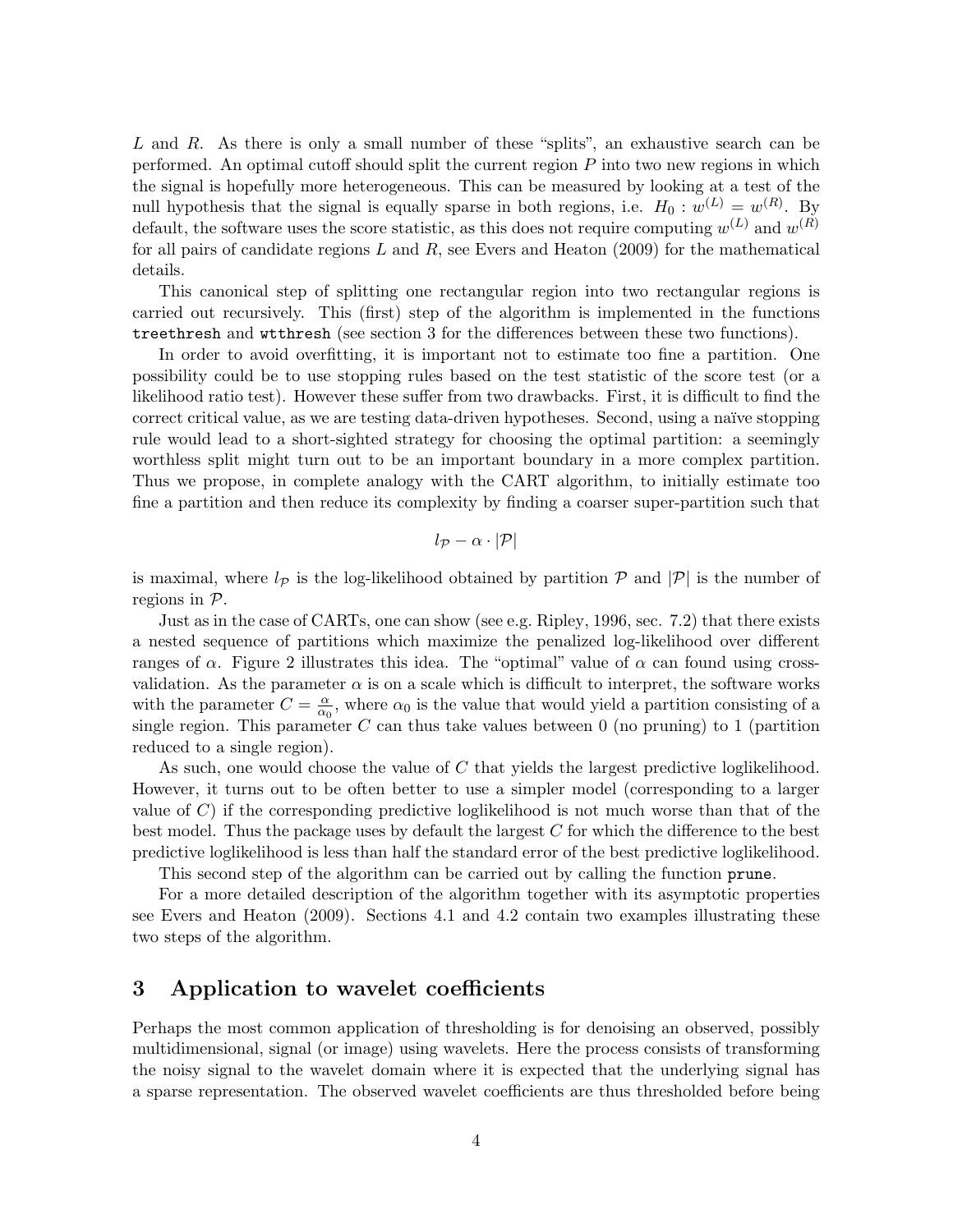

Figure 2: Example of a nested sequence of partitions corresponding to different values of  $\alpha$ . As  $\alpha$  increases, the optimal penalised likelihood partition becomes coarser and is nested within the optimal partition for smaller values of  $\alpha$ .

transformed back to the original domain to provide a hopefully noise-free version of the original signal.

Denoising of signals/images in this way provokes an additional question of whether we would wish to partition our image in the original untransformed domain or simply within each individual level of the wavelet coefficient space. The former approach is appealing in that it permits the interpretation of the untransformed image as containing distinct regions with differing characteristics and allows partitioning information to be shared across differing levels of the wavelet transform which may improve estimation. Identification of such regions in the original domain may also be of independent interest to the user. Figure 3 illustrates the idea of partitioning the original untransformed domain and illustrates how the partition of the original domain is transferred to the wavelet coefficients.

Our code provides the possibility to apply both types of partitioning algorithm. Levelwise TreeThresh simply applies the partitioning algorithm explained in 2 to each level of the wavelet coefficients independently. On the other hand, Wavelet TreeThresh combines the information across different levels of the wavelet transform to partition in the original space domain. As well as providing an estimate of the noise-free image/signal, the output of *Wavelet TreeThresh* provides the partition of the space domain selected for the user to see. For an example of how to apply the TreeThresh algorithm see section 4.2.

# 4 Using the software

## 4.1 Thresholding sequences

This section uses a simple example (which is very similar to the one given in the help file of treethresh) to illustrates how the treethresh package can be used to threshold a simple sequence.

First of all we start with creating a sparse signal, which is rather dense towards the middle and sparse at the beginning and at the end.

We start with creating a vector that contains the probabilities  $w_i$  that  $\mu_i \neq 0$ .

> w.true <- c(rep(0.15,400),rep(0.6,300),rep(0.05,300))

Next we create the signal  $\mu = (\mu_1, \ldots, \mu_{1000})$  by drawing the non-zero  $\mu_i$  from a Laplace distribution. Figure 4(a) displays the simulated true signal.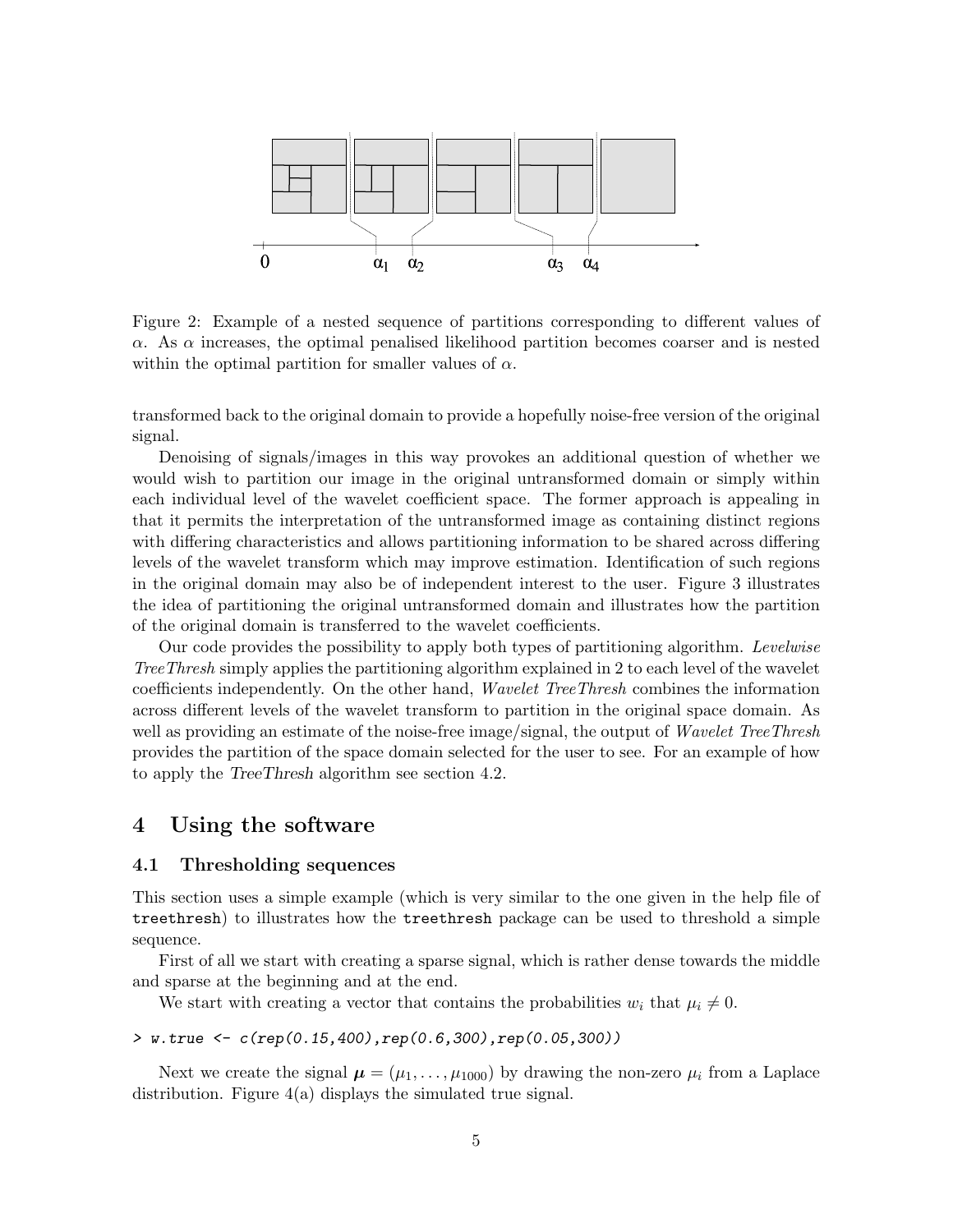

(a) Illustration for a one-dimensional signal. (b) Illustration for a two-

dimensional signal.

Figure 3: Underlying signal in the original domain (bottom) and corresponding wavelet coefficients at fine levels. The thick solid lines indicating the partitions illustrate how the partition of the original index domain in transferred to the each level of the wavelet coefficients.

```
> mu <- numeric(length(w.true))
> non.zero.entry <- runif(length(mu))<w.true
> num.non.zero.entries <- sum(non.zero.entry)
> mu[non.zero.entry] <- rexp(num.non.zero.entries,rate=0.5) *
+ sample(c(-1,1),num.non.zero.entries,replace=TRUE)
> mu[1:14][1] 0.0000000 0.0000000 0.0000000 0.0000000 0.0000000 0.0000000
 [7] 0.2581282 0.0000000 0.0000000 1.8380074 0.0000000 0.0000000
```
[13] 0.7091753 -2.2708853

Next we create the observed noisy signal  $\mathbf{x} = (x_1, \ldots, x_{1000})$  by adding white noise to  $\mu$ . Figure 4(b) displays the simulated "observed" signal.

### $> x < -mu + rnorm(length(mu))$

In our example we know that the noise has unit variance. However, in most practical settings this would not necessarily be the case. Estimating the standard error a priori is difficult. The medium absolute deviation as used in the function mad can be used to get a rough idea of the standard error of the noise. The correction factor of 1.4826 used by mad however is only unbiased if no signal is present, i.e.  $\mu = 0$ . If a signal is present, it overestimates the standard deviation of the noise. For a homogeneous signal with  $w_i \equiv 0.5$ mad overestimates the standard deviation by about 50%. To illustrate this bias, table 1 gives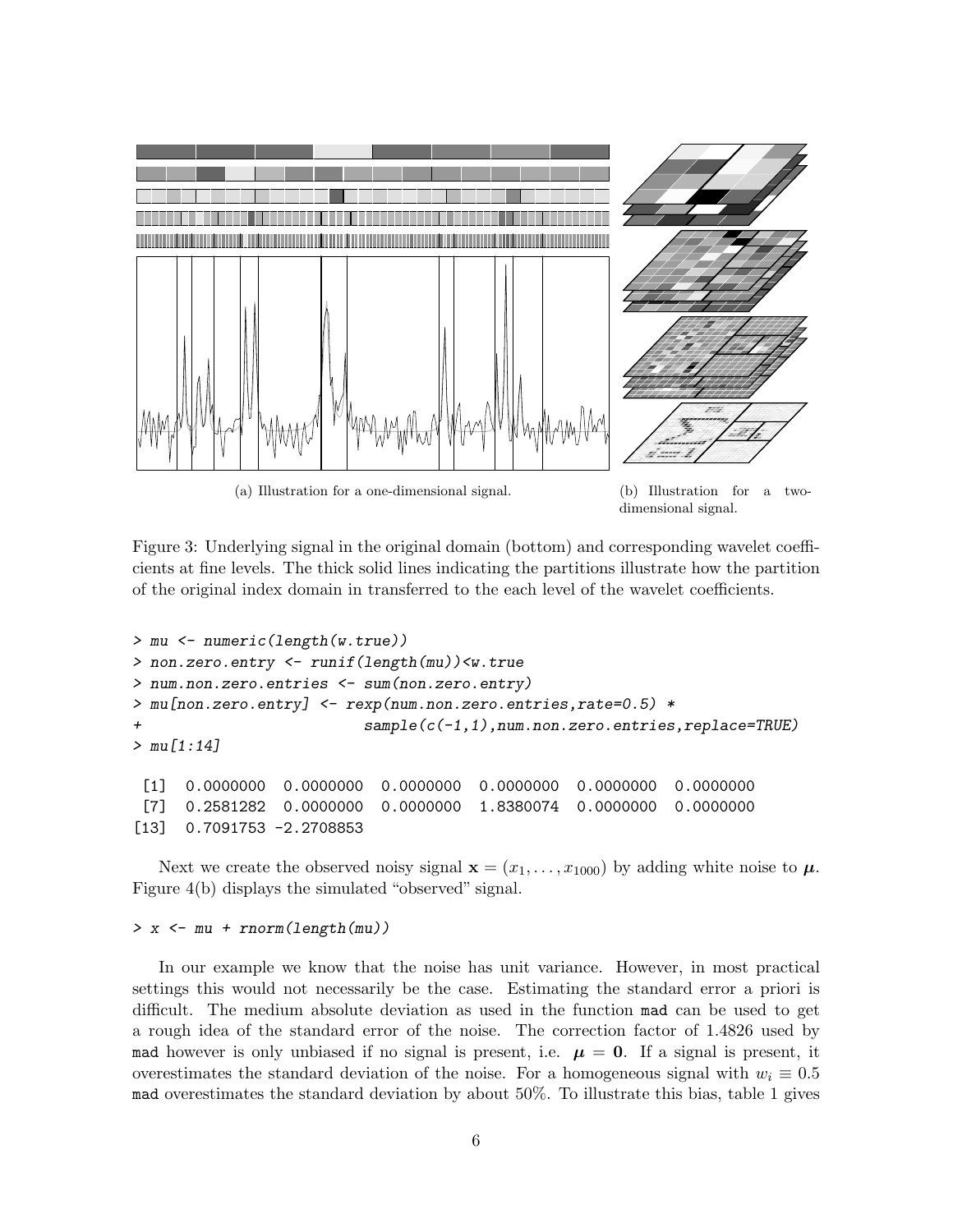

(a) Underlying true signal  $\mu$ 

(b) Observed signal x

Figure 4: Underlying true signal and observed noisy signal  $\bf{x}$  (entries corresponding to nonzero  $\mu_i$  in red)

| True proportion of signal $w$        |          | 0.01              | 0.05 | (0.1)                       |
|--------------------------------------|----------|-------------------|------|-----------------------------|
| Correction factor                    | 1.482602 | 1.473273 1.435957 |      | 1.389315                    |
| True proportion of signal $w$ (ctd.) | 02       | 0.3               | 0.5  |                             |
| Correction factor (ctd.)             | 1.296104 |                   |      | 1.203145 1.019313 0.6176064 |

Table 1: Correction factors that would give an unbiased estimate of the standard deviation of the noise

the correction factors one could use (instead of 1.4826) for a homogeneous signal if the  $w_i$ were constant and known (which would of course defeat the purpose of the EbayesThresh or TreeThresh algorithms).

When using mad to estimate the standard error of the noise in our example signal, we use a correction factor of 1.3 to account for the fact that our signal is fairly dense:

 $>$  sdev  $<-$  mad(x, constant=1.3) > sdev

[1] 0.9973816

Next, we rescale the signal using our estimate sdev:

 $> x \leftarrow x / sdev$ 

We are now ready to apply the treethresh function, which estimates the partitioning and the corresponding  $w_i$ .

 $> x.t$   $\leftarrow$  treethresh $(x)$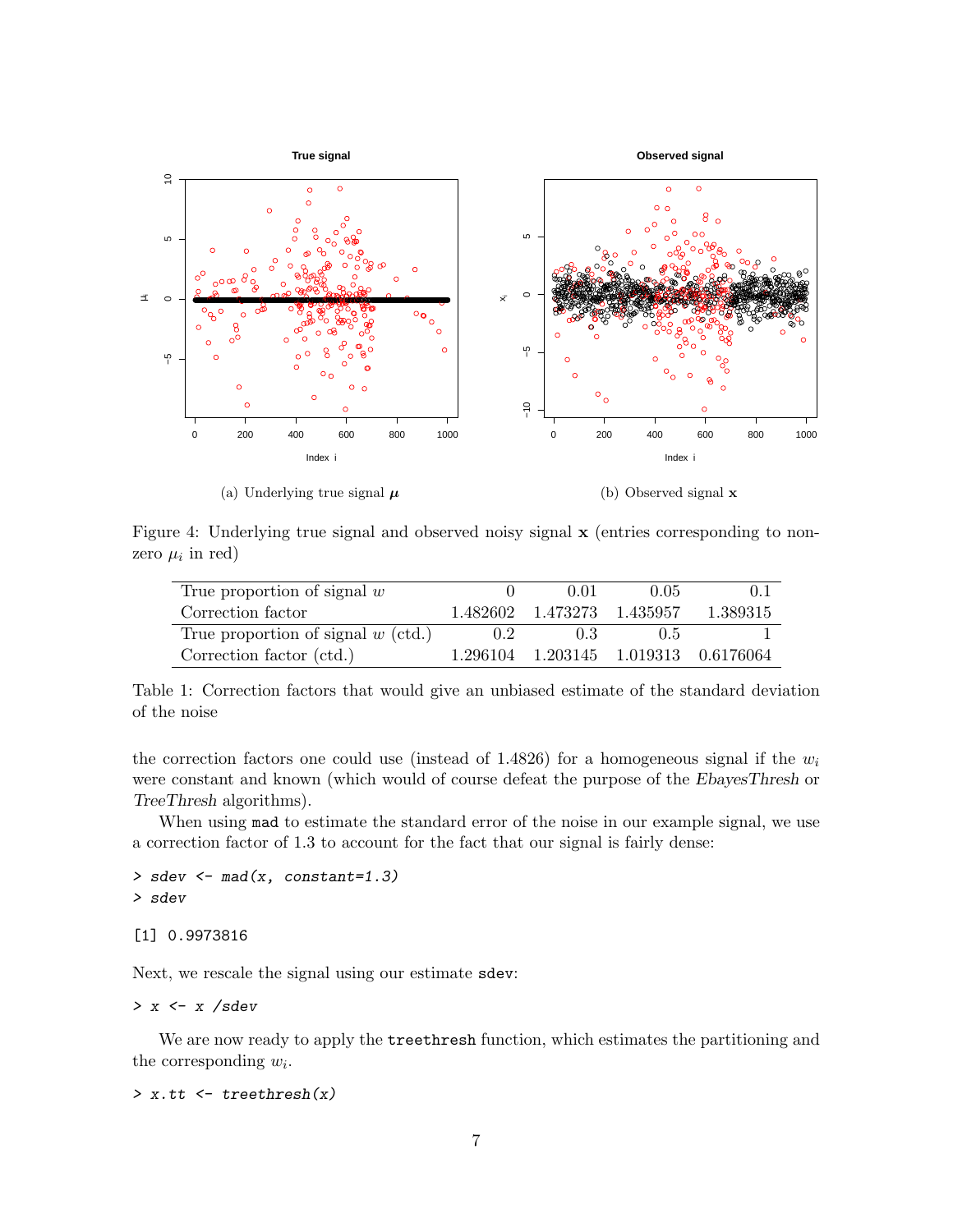The element splits contains detailed information about the partition. Each row corresponds to a region or a split, respectively. The columns are as follows:

- id Integer uniquely identifying the region / split.
- parent.id The modulus of parent.id is the id of the parent region. If the current region is to the left of the split, parent.id is negative, otherwise it is positive.
- dim The dimension (indexed starting at 0) used to define the split.
- pos The position of the split.
- left.child.id / left.child.id If the region has been split further, these two columns contain the id of the newly created "children", otherwise NA.
- crit The value of the criterion (i.e. by default the score test) for carrying out this split.
- **w** The value of  $\hat{w}^{(P)}$  used in this region (before splitting further).
- t The corresponding threshold  $t_{\hat{w}^{(P)}}$  in this region (before splitting further).
- loglikelihood Contribution of the observations in this region to the loglikelihood (before splitting further)
- alpha / C If the value of C (or  $\alpha$ ) in the pruning step is chosen larger than the number given, this region (not split) would be removed in the pruning, and only its "parent" or another "ancestor" would be retained.

#### > x.tt\$splits

|           |     |       |             |       |    | id parent.id dim pos left.child.id right.child.id | crit | $\boldsymbol{\mathrm{w}}$ |
|-----------|-----|-------|-------------|-------|----|---------------------------------------------------|------|---------------------------|
| [1,]      | 1   | NA    |             | 0 745 | 2  |                                                   |      | 63 51.794514 0.291419714  |
| [2,]      | 2   | $-1$  |             | 0 393 | 3  |                                                   |      | 32 52.354525 0.369894137  |
| [3,]      | 3   | $-2$  |             | 0.369 | 4  | 31                                                |      | 19.843343 0.139722902     |
| [4,]      | 4   | $-3$  | $\mathbf 0$ | 9     | 5  | 6                                                 |      | 4.821266 0.154346257      |
| [5,]      | 5   | -4    | ΝA          | ΝA    | NA | NA                                                |      | NA 0.008961814            |
| $[6,$ ]   | 6   | 4     |             | 0 145 | 7  | 14                                                |      | 2.741212 0.158658582      |
| [7,]      | 7   | $-6$  | 0           | 83    | 8  | 13                                                |      | 21.499363 0.086433684     |
| [8,]      | 8   | $-7$  | $\mathbf 0$ | 51    | 9  | 12.                                               |      | 4.202844 0.176956791      |
| [9,]      | 9   | $-8$  | $\Omega$    | 14    | 10 | 11                                                |      | 18.933715 0.050922031     |
| [10,]     | 10  | -9    | NA          | ΝA    | NA | NA                                                |      | NA 0.918786110            |
| [11,]     | 11  | 9     | NA          | NA    | NA | NA                                                |      | NA 0.008961814            |
| [12, 112] |     | 8     | ΝA          | NA    | NA | NA                                                |      | NA 0.403881292            |
| [13, ] 13 |     | 7     | ΝA          | NA    | NA | NA                                                |      | NA 0.008961814            |
| [14, 114] |     | 6     |             | 0209  | 15 | 24                                                |      | 7.217389 0.201446984      |
| [15,] 15  |     | $-14$ |             | 0202  | 16 | 23                                                |      | 2.755131 0.444045959      |
| [16,      | 16  | $-15$ |             | 0 174 | 17 | 20                                                |      | 4.602292 0.333423913      |
| [17,]     | 17  | $-16$ |             | 0.168 | 18 | 19                                                |      | 3.978556 0.575379645      |
| [18,]     | 18  | $-17$ | NA          | NA    | NA | NA                                                |      | NA 0.239113084            |
| [19,]     | -19 | 17    | ΝA          | ΝA    | NA | NA                                                |      | NA 1.000000000            |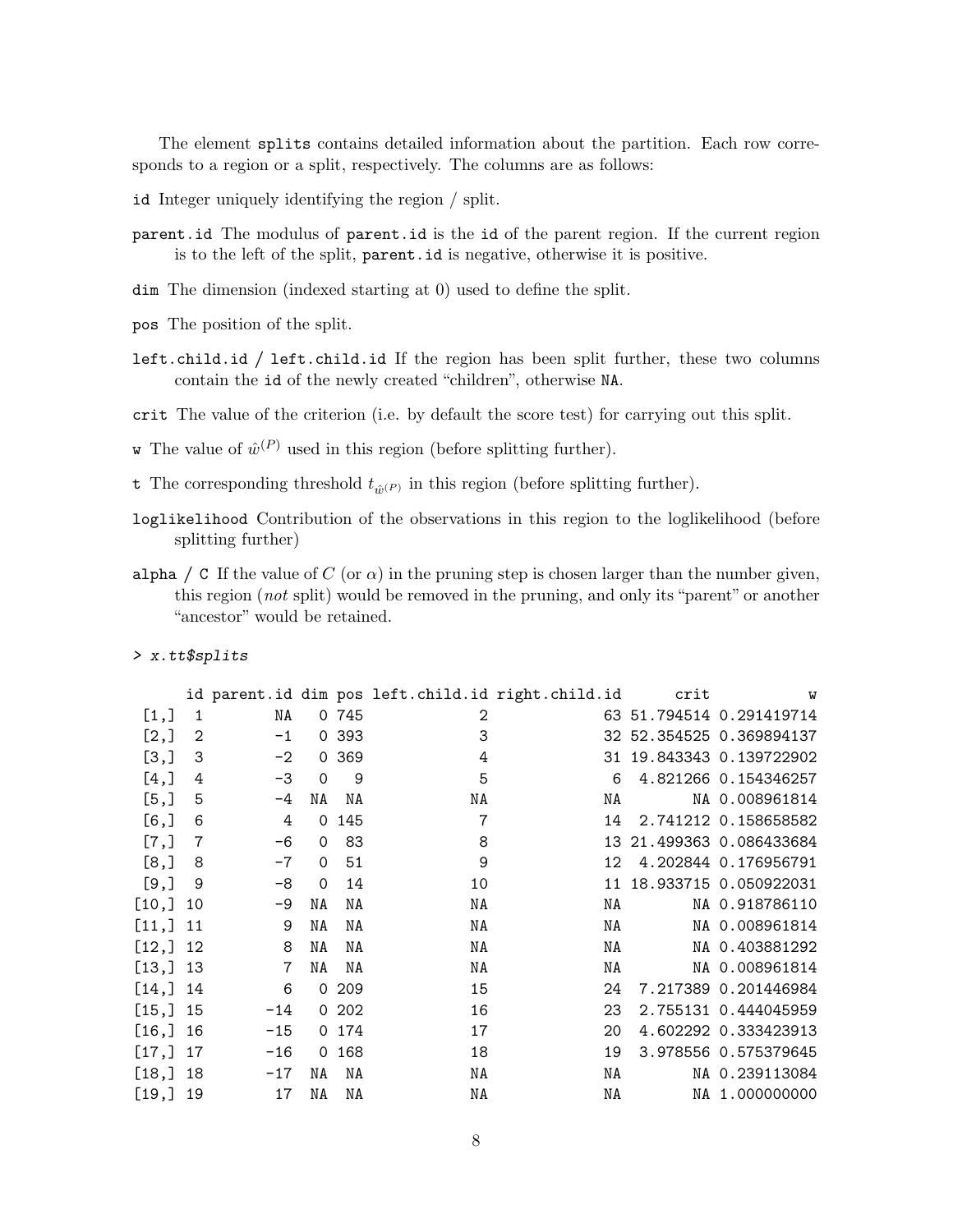| [20, 320]   | 16           |    | 0 193                            | 21 |       |    | 22 14.132629 0.085758632 |                      |
|-------------|--------------|----|----------------------------------|----|-------|----|--------------------------|----------------------|
| [21, ] 21   | $-20$        | NA | ΝA                               | NA |       | NA |                          | NA 0.008961814       |
| $[22, ]$ 22 | 20           | NA | ΝA                               | NA |       | NA |                          | NA 0.450094843       |
| [23, ]23    | 15           | NA | ΝA                               | ΝA |       | NA |                          | NA 1.000000000       |
| [24, 324]   | 14           |    | 0222                             | 25 |       | 26 |                          | 6.292213 0.103932956 |
| [25,] 25    | $-24$        | ΝA | ΝA                               | ΝA |       | ΝA |                          | NA 0.008961814       |
| [26, 326]   | 24           |    | 0 360                            | 27 |       | 30 |                          | 1.403153 0.115532264 |
| [27, 327]   | $-26$        |    | 0 318                            | 28 |       |    | 29 21.033108 0.086737152 |                      |
| [28, 328]   | $-27$        | NA | ΝA                               | NA |       | ΝA |                          | NA 0.160374716       |
| [29,] 29    | 27           | NA | ΝA                               | ΝA |       | NA |                          | NA 0.008961814       |
| [30, 30]    | 26           | ΝA | NA                               | ΝA |       | NA |                          | NA 0.520767184       |
| [31, 31]    | 3            | ΝA | ΝA                               | ΝA |       | NA |                          | NA 0.008961814       |
| [32, 32]    | $\mathbf{2}$ |    | 0 699                            | 33 |       |    | 58 13.165712 0.593491441 |                      |
| [33, 33]    | $-32$        |    | 0 578                            | 34 |       | 49 |                          | 6.490249 0.656840656 |
| [34, 34]    | $-33$        |    | 0 558                            | 35 |       | 46 |                          | 6.313493 0.534220715 |
| [35,]35     | -34          |    | 0 398                            | 36 |       | 37 |                          | 1.477147 0.583540235 |
| [36, 36]    | $-35$        | NA | NA                               | NA |       | NA |                          | NA 1.000000000       |
| [37,]37     | 35           |    | 0 433                            | 38 |       | 41 |                          | 3.805415 0.562061951 |
| [38,]38     | -37          |    | 0408                             | 39 |       | 40 |                          | 4.487796 0.283618576 |
| [39,] 39    | -38          | NA | ΝA                               | NA |       | NA |                          | NA 0.620281112       |
| [40, 1, 40] | 38           | ΝA | NA                               | ΝA |       | NA |                          | NA 0.008961814       |
| [41, 141]   | 37           |    | 0526                             | 42 |       | 43 |                          | 1.689291 0.632060627 |
| [42, 142]   | $-41$        | ΝA | NA                               | ΝA |       | NA |                          | NA 0.701163056       |
| [43, 143]   | 41           |    | 0 548                            | 44 |       | 45 |                          | 2.529591 0.444711221 |
| [44, 144]   | -43          | ΝA | NA                               | NA |       | NA |                          | NA 0.235895281       |
| [45, 145]   | 43           | ΝA | NA                               | ΝA |       | NA |                          | NA 0.811099320       |
| [46, 346]   | 34           |    | 0 570                            | 47 |       |    | 48 10.629355 0.132429216 |                      |
| [47, 147]   | -46          | NA | ΝA                               | NA |       | NA |                          | NA 0.008961814       |
| [48, 148]   | 46           | ΝA | NA                               | NA |       | NA |                          | NA 0.383637108       |
| [49, 149]   | 33           |    | 0 691                            | 50 |       | 57 |                          | 1.769788 0.856418890 |
| [50, 350]   | -49          |    | 0 686                            | 51 |       | 56 |                          | 1.924944 0.821869635 |
| [51, ]51    | $-50$        |    | 0 679                            | 52 |       | 55 |                          | 1.924676 0.846940694 |
| [52, 352]   | $-51$        |    | 0591                             | 53 |       | 54 |                          | 2.009814 0.805784166 |
| [53, 353]   | -52          | ΝA | ΝA                               | NA |       | NA |                          | NA 1.000000000       |
| [54, 354]   | 52           | ΝA | ΝA                               | ΝA |       | ΝA |                          | NA 0.747009644       |
| [55,] 55    | 51           | NA | NA                               | NA |       | NA |                          | NA 1.000000000       |
| [56, 356]   | 50           | ΝA | ΝA                               | ΝA |       | NA |                          | NA 0.008961814       |
| [57,]57     | 49           | ΝA | ΝA                               | NA |       | ΝA |                          | NA 1.000000000       |
| [58, 358]   | 32           |    | 0 731                            | 59 |       |    | 60 16.093096 0.135461573 |                      |
| [59, 359]   | -58          | NA | NA                               | NA |       | NA |                          | NA 0.008961814       |
| [60, 360]   | 58           |    | 0 736                            | 61 |       | 62 |                          | 1.889118 0.783767974 |
| [61, 161]   | -60          | ΝA | ΝA                               | NA |       | NA |                          | NA 1.000000000       |
| [62, 362]   | 60           | NA | ΝA                               | NA |       | NA |                          | NA 0.456043602       |
| [63, 363]   | 1            | ΝA | NA                               | NA |       | ΝA |                          | NA 0.033008570       |
|             |              |    | t loglikelihood                  |    | alpha | C  |                          |                      |
|             |              |    | $[1, 2.194507e+00 448.225319227$ |    | NA    | NA |                          |                      |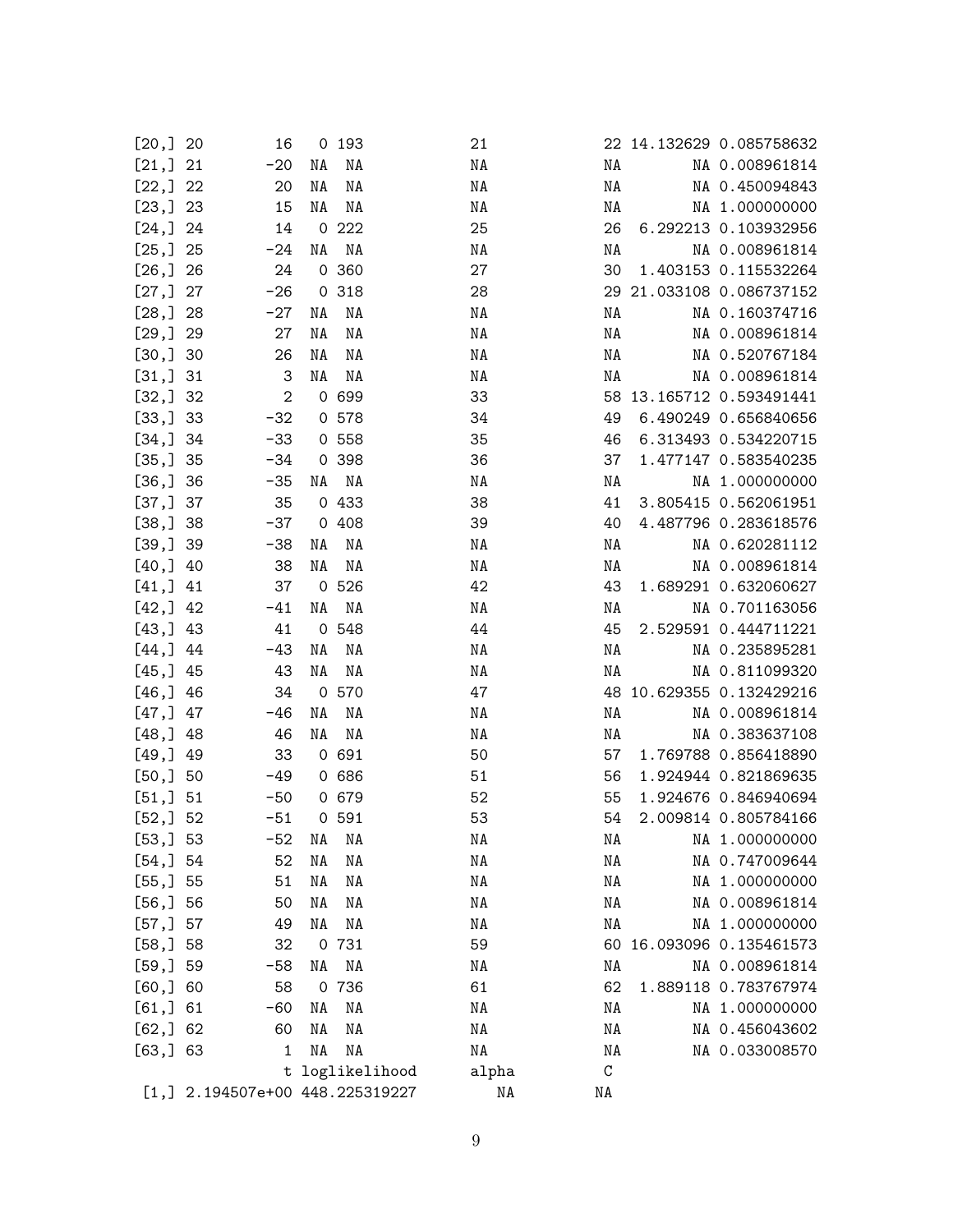| $\lfloor 2, \rfloor$ |                      | 1.996889e+00 463.494532535         |           | 19.9573109 1.00000000 |
|----------------------|----------------------|------------------------------------|-----------|-----------------------|
| [3,]                 | 2.650636e+00         | 66.098749944                       |           | 19.9573109 1.00000000 |
| $[4,$ ]              | 2.597540e+00         | 67.704496409                       |           | 1.9817559 0.09929975  |
| [5,]                 | 3.716922e+00         | $-0.024799078$                     |           | 1.9817559 0.09929975  |
| $[6,$ ]              | 2.582479e+00         | 68.157410623                       |           | 1.9817559 0.09929975  |
| $[7,$ ]              | 2.883452e+00         | 17.246465573                       |           | 1.9817559 0.09929975  |
| [8,]                 | 2.521125e+00         | 19.601810451                       |           | 1.9817559 0.09929975  |
| [9,]                 | 3.107908e+00         | 0.562496789                        |           | 1.9817559 0.09929975  |
| [10,]                | 3.074389e-01         | 3.382137134                        |           | 1.9817559 0.09929975  |
| $[11,]$              | 3.716922e+00         | $-0.121345896$                     |           | 1.9817559 0.09929975  |
| $[12,]$              | 1.913253e+00         | 20.864824894                       |           | 1.9817559 0.09929975  |
| [13,                 | 3.716922e+00         | -0.162716706                       |           | 1.9817559 0.09929975  |
| [14,]                | 2.444340e+00         | 52.060227762                       |           | 1.9817559 0.09929975  |
| [15,]                | 1.814353e+00         | 36.212726074                       | 1.9817559 | 0.09929975            |
| [16,]                | 2.087522e+00         | 19.043980745                       |           | 1.9817559 0.09929975  |
| $[17,]$              | 1.477179e+00         | 20.552128104                       |           | 1.9817559 0.09929975  |
| [18,]                | 2.334947e+00         | 0.906651079                        |           | 1.9817559 0.09929975  |
| [19,]                | 4.656613e-09         | 21.800441126                       |           | 1.9817559 0.09929975  |
| [20,]                | 2.886988e+00         | 0.465277215                        |           | 1.9817559 0.09929975  |
| [21,]                | 3.716922e+00         | $-0.064435955$                     |           | 1.4789267 0.07410451  |
| [22,]                | 1.799384e+00         | 2.008639895                        |           | 1.4789267 0.07410451  |
| [23,]                | 4.656613e-09         | 19.089805391                       |           | 1.9817559 0.09929975  |
| [24,]                | 2.798074e+00         | 19.810361342                       |           | 1.9817559 0.09929975  |
| [25,]                | 3.716922e+00         | $-0.038290657$                     |           | 1.2531460 0.06279132  |
| [26,]                | 2.746972e+00         | 20.296258081                       |           | 1.2531460 0.06279132  |
| [27,]                | 2.881868e+00         | 10.820791673                       |           | 1.2531460 0.06279132  |
| [28,]                | 2.576553e+00         | 12.913908687                       |           | 1.2531460 0.06279132  |
| [29,]                | 3.716922e+00         | $-0.151214788$                     |           | 1.2531460 0.06279132  |
| [30, ]               | 1.621294e+00         | 10.845396079                       |           | 1.2531460 0.06279132  |
| [31,]                | 3.716922e+00         | $-0.094327569$                     |           | 1.9817559 0.09929975  |
| [32,]                |                      | 1.427620e+00 420.521353677         |           | 19.9573109 1.00000000 |
| [33,]                | 1.245454e+00         | 423.344045805                      |           | 5.5900262 0.28009917  |
| [34,]                |                      | 1.586444e+00 206.568628409         |           | 3.3452366 0.16761960  |
|                      |                      | [35,] 1.454972e+00 200.361348969   |           | 2.3299279 0.11674558  |
|                      |                      | $[36,]$ 4.656613e-09 18.321250908  |           | 1.5539855 0.07786548  |
|                      |                      | $[37,] 1.513012e+00 182.942570321$ |           | 1.5539855 0.07786548  |
|                      | $[38,] 2.214841e+00$ | 20.311702162                       |           | 1.5539855 0.07786548  |
|                      |                      | $[39,] 1.352379e+00 22.414088081$  |           | 1.5539855 0.07786548  |
|                      | $[40,]$ 3.716922e+00 | -0.020264070                       |           | 1.5539855 0.07786548  |
|                      | $[41,] 1.318493e+00$ | 164.308230660                      |           | 1.5539855 0.07786548  |
| [42,                 | 1.108258e+00         | 134.137444158                      |           | 1.0828199 0.05425681  |
|                      | $[43,] 1.812708e+00$ | 30.973234531                       |           | 1.0828199 0.05425681  |
|                      | $[44,] 2.343965e+00$ | 9.707221576                        |           | 1.0828199 0.05425681  |
|                      | $[45,] 7.266783e-01$ | 22.629204792                       |           | 1.0828199 0.05425681  |
|                      | $[46,] 2.678441e+00$ | 8.537207297                        |           | 2.3299279 0.11674558  |
|                      | $[47,]$ 3.716922e+00 | -0.046508986                       |           | 1.1502850 0.05763728  |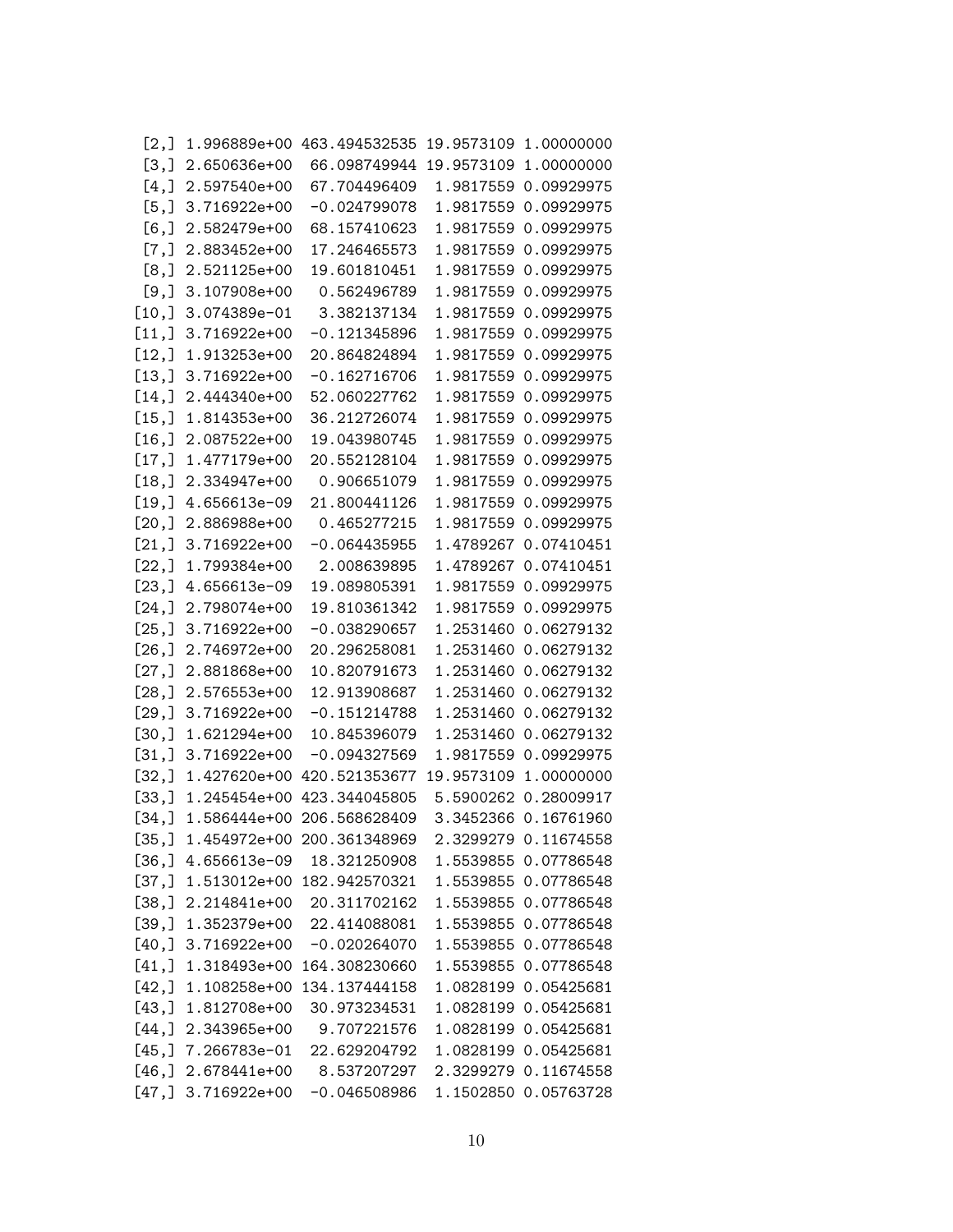| [48.1  | 1.963023e+00         | 9.734001310                |                       | 1.1502850 0.05763728 |
|--------|----------------------|----------------------------|-----------------------|----------------------|
| [49.1  |                      | 5.532468e-01 220.120653951 |                       | 3.3452366 0.16761960 |
| [50.]  |                      | 6.861616e-01 205.410488114 |                       | 0.8402070 0.04210021 |
| [51.]  |                      | 5.901004e-01 206.648162934 |                       | 0.8402070 0.04210021 |
|        | $[52,] 7.464881e-01$ | 177.582960433              |                       | 0.6522152 0.03268052 |
| [53,]  | 4.656613e-09         | 32.280795173               |                       | 0.6522152 0.03268052 |
| [54.1  | 9.564945e-01         | 146.085835615              |                       | 0.6522152 0.03268052 |
| [55.]  | 4.656613e-09         | 29.585962588               |                       | 0.6522152 0.03268052 |
|        | $[56,]$ 3.716922e+00 | $-0.008273762$             |                       | 0.8402070 0.04210021 |
| [57,]  | 4.656613e-09         | 15.161178727               |                       | 0.8402070 0.04210021 |
|        | $[58,]$ 2.666764e+00 | 2.767334024                |                       | 5.5900262 0.28009917 |
|        | $[59,]$ 3.716922e+00 | $-0.105419332$             |                       | 4.5238544 0.22667655 |
| [60, ] | 8.271500e-01         | 7.396607787                |                       | 4.5238544 0.22667655 |
| [61,]  | 4.656613e-09         | 6.643391846                |                       | 0.7137060 0.03576163 |
| [62.]  | 1.784635e+00         | 1.466921907                |                       | 0.7137060 0.03576163 |
| [63.]  | 3.274768e+00         | 1.519837484                | 19.9573109 1.00000000 |                      |

Figure 6 shows the estimated partion and the estimated weights  $w_i$  both before and after the pruning.

As mentioned in section 2 and as one can see from figure  $6(a)$ , the partition estimated in this first step constitutes an overfit to the data. Thus we need to carry out a second pruning step that reduces the complexity of the estimated partition.

```
> x.ttp \leftarrow prune(x.t)> x.ttp$splits
```

|                                           |                              |    |         |            |                                       |       | id parent.id dim pos left.child.id right.child.id crit |    | W                      |
|-------------------------------------------|------------------------------|----|---------|------------|---------------------------------------|-------|--------------------------------------------------------|----|------------------------|
| $\begin{bmatrix} 1, \end{bmatrix}$ 1      |                              | NA |         | 0 745      |                                       | 2     |                                                        |    | 63 51.79451 0.29141971 |
| $\begin{bmatrix} 2, \\ 2 \end{bmatrix}$ 2 |                              |    |         | $-1$ 0 393 |                                       | 3     |                                                        |    | 32 52.35453 0.36989414 |
|                                           | $[3, 3 \ 3 \ -2 \  NA \  NA$ |    |         |            |                                       | NA    | NA                                                     |    | NA 0.13972290          |
|                                           | $[4, 32$ 2 NA NA             |    |         |            |                                       | NA NA |                                                        | NA | NA 0.59349144          |
| [5, 363]                                  |                              |    | 1 NA NA |            |                                       | NA    |                                                        | NA | NA 0.03300857          |
|                                           |                              |    |         |            | t loglikelihood alpha C               |       |                                                        |    |                        |
|                                           |                              |    |         |            | $[1,] 2.194507 448.225319$ NA NA      |       |                                                        |    |                        |
|                                           |                              |    |         |            | $[2,]$ 1.996889 463.494533 19.95731 1 |       |                                                        |    |                        |
|                                           |                              |    |         |            | $[3,]$ 2.650636 66.098750 19.95731 1  |       |                                                        |    |                        |
|                                           |                              |    |         |            | $[4,]$ 1.427620 420.521354 19.95731 1 |       |                                                        |    |                        |
|                                           |                              |    |         |            | $[5,]$ 3.274768 1.519837 19.95731 1   |       |                                                        |    |                        |

Figure 5 shows how the "optimal" value of the complexity parameter C was determined. By default prune uses five-fold cross validation (can be changed using the argument v) to estimate the predictive log-likelihood. The predictive log-likelihood is highest for partitions with three regions, and the simpler partition having only one region is more than half a standard error worse (being below the dotted line), thus we retain the partition with three regions.

Now that we have found the optimal partition, we can start using the estimated weights to threshold the sequence. Figure 7 shows the corresponding threshold. The thresholding is done using the function thresh, which uses by default the posterior median.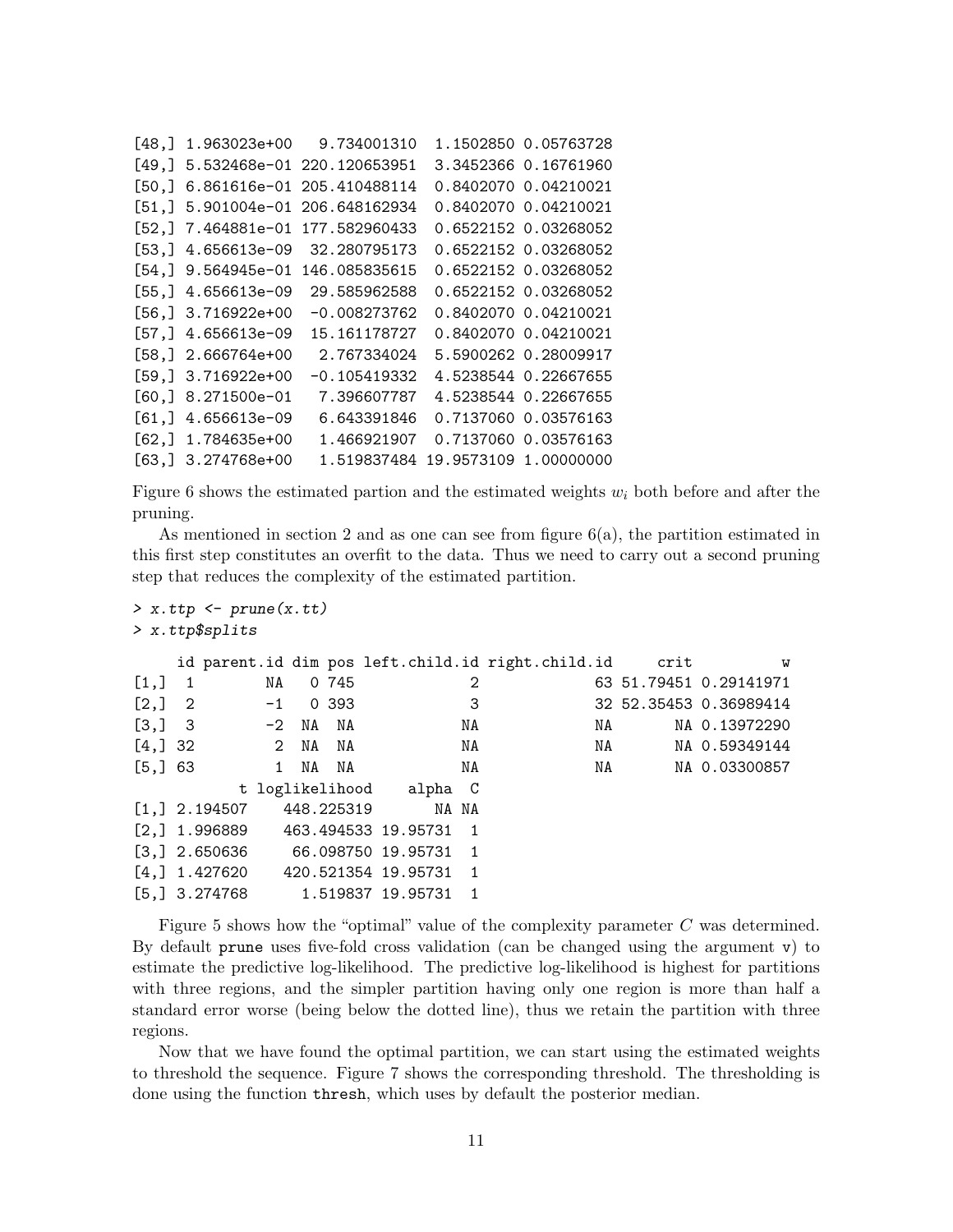

Figure 5: Predictive loglikelihood as a function of the complexity parameter C.



Figure 6: Estimated partition and weights before and after pruning.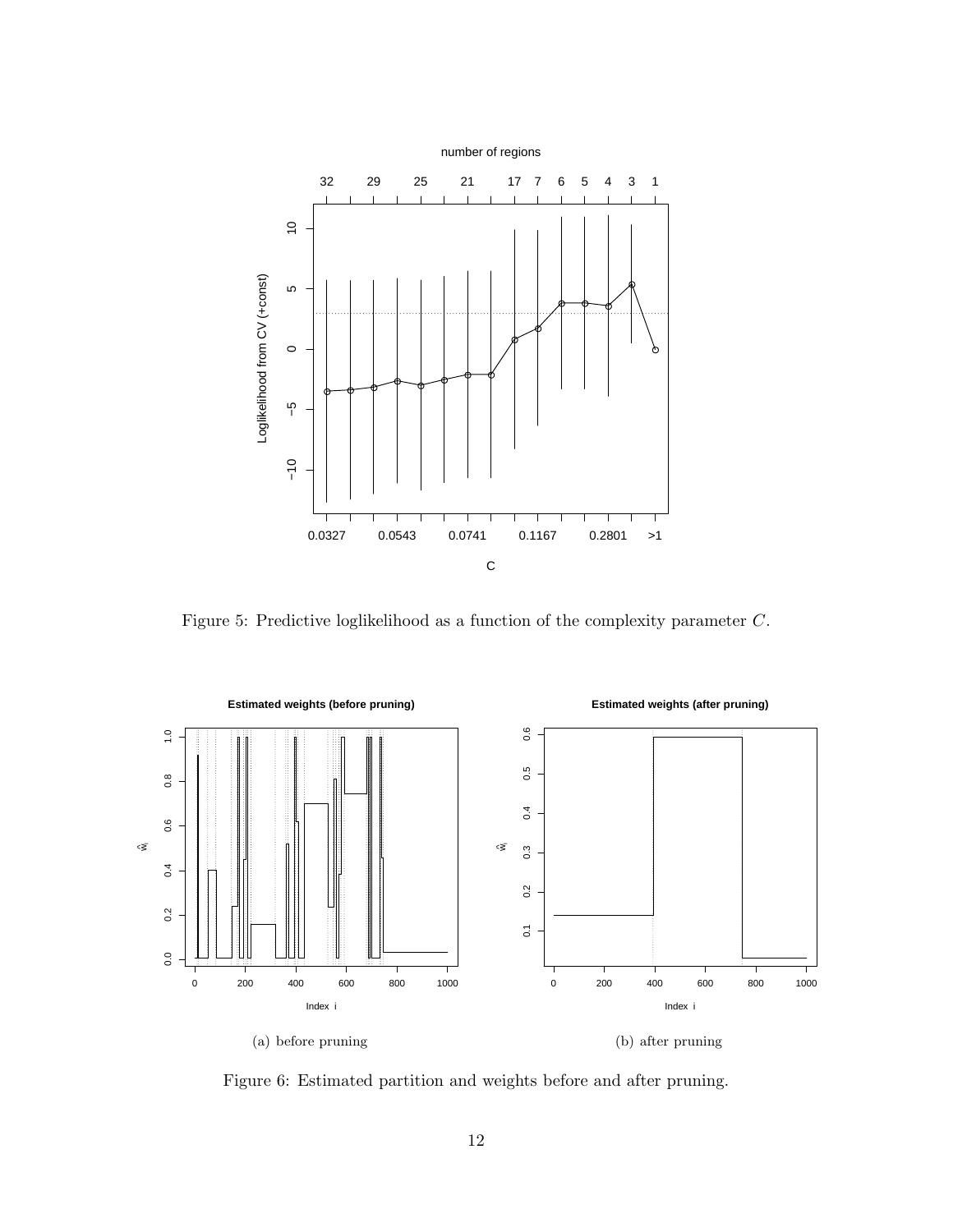

**Estimated thresholds (after pruning)**

Figure 7: Estimated thresholds  $t_{\hat{w}_i}$  of the partition after pruning.

```
> mu.hat <- thresh(x.ttp)
```
Finally, we need to scale the reconstructed signal  $\hat{\mu}$  back to the original domain.

```
> mu.hat <- mu.hat * sdev
```
Figure 8 shows the reconstructed sequence.

# 4.2 Thresholding wavelet coefficients

### 4.2.1 Preparing the example

This example uses the image tiles, shown in figure  $9(a)$ 

```
> data(tiles)
```
In the next step we will add noise to the image to see whether we can remove this noise using the TreeThresh algorithm.

> tiles.noisy <- tiles + 0.8 \* rnorm(length(tiles))

Figure 9(b) shows the noisy image. The corresponding signal to noise ratio is about 1 : 1.

In order to be able to use the treethresh algorithm, we need to compute the wavelet transform of the image. We do this using the function imwd from the package wavethresh (Nason, 1998).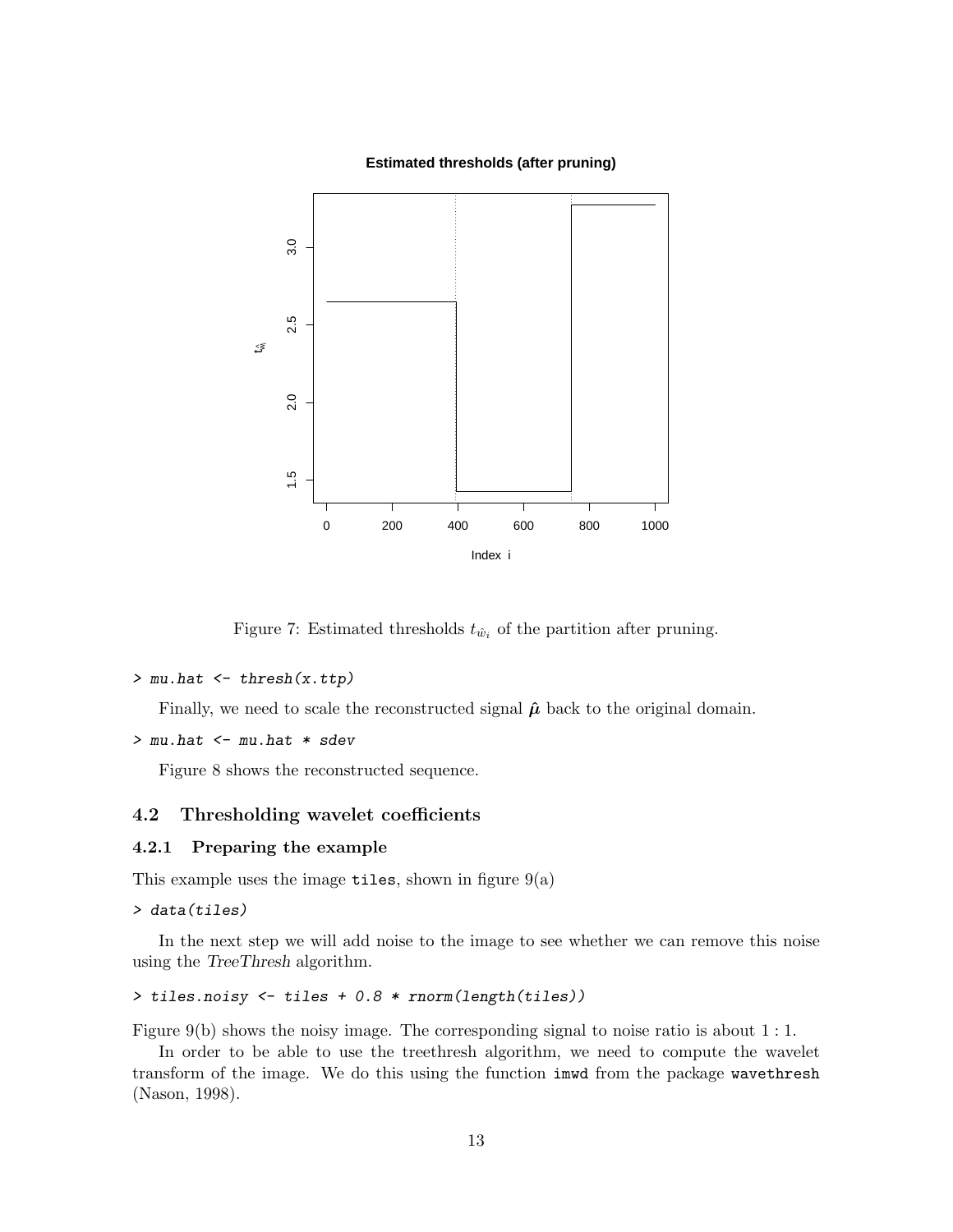

Figure 8: Reconstructed signal  $\hat{\mu}_i$  in the original scale (entries corresponding to non-zero true signal  $\mu_i$  in red).



Figure 9: Image tiles (panel (a)) and image with white noise added (panel (b)).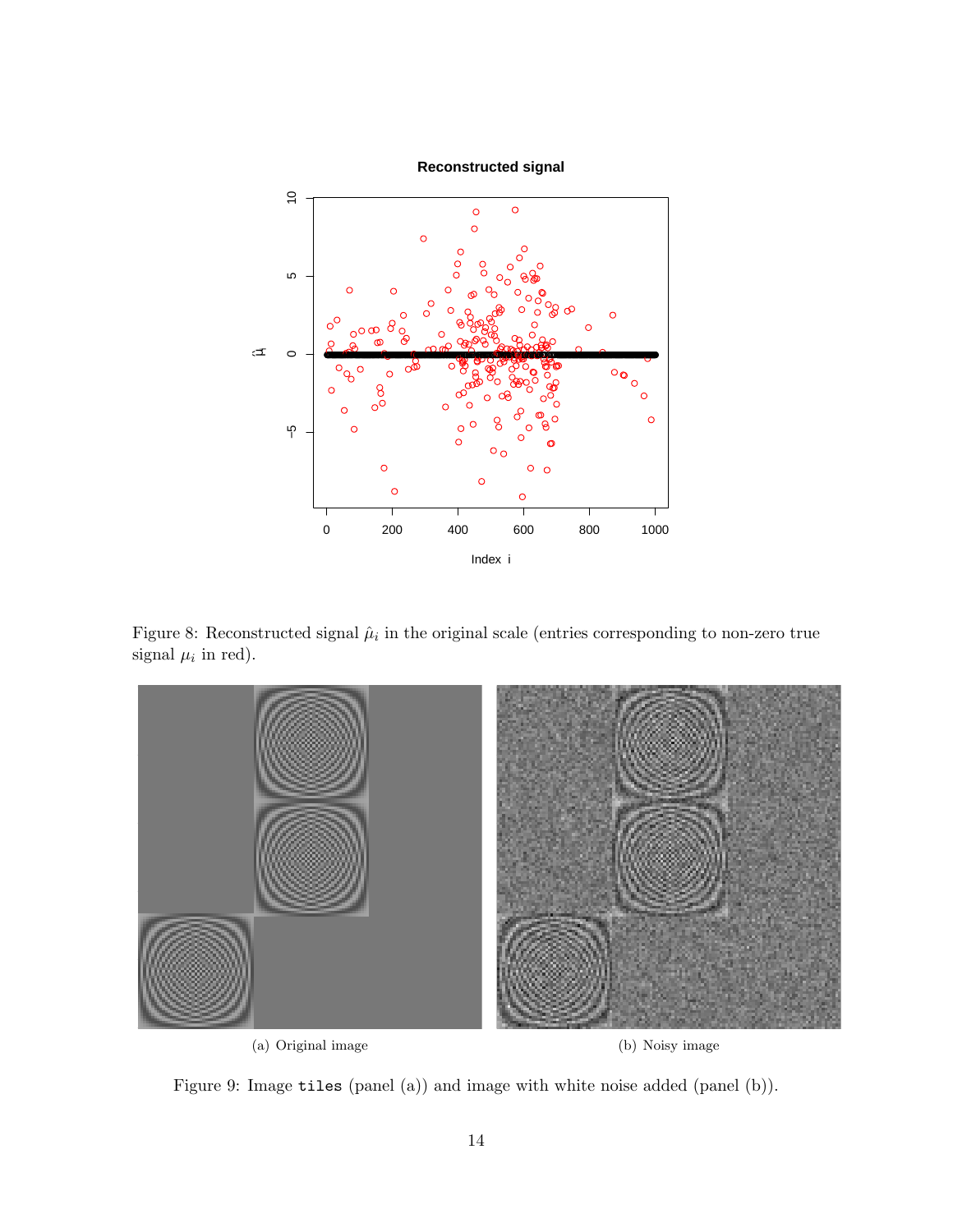

(a) TreeThresh (b) EbayesThresh

Figure 10: Image reconstructed by the TreeThresh algorithm (panel (a)) compared to the one reconstructed by the EbayesThresh algorithm.

> tiles.noisy.imwd <- imwd(tiles.noisy)

### 4.2.2 Using the high-level function wavelet.treethresh

The function wavelet.treethresh allows for thresholding in a more user-friendly way by calling the relevant functions extract.coefficients, estimate.sdev, treethresh / wttresh, prune, and thresh as well as rescaling the coefficients so that the noise has approximately unit variance. This subsection explains how to use this more user-friendly interface, see subsection 4.2.3 for the commands required to carry out the thresholding step by step.

### > tiles.noisy.imwd.threshed <- wavelet.treethresh(tiles.noisy.imwd)

To use the Levelwise TreeThresh algorithm simply add an additional argument levelwise=TRUE.

After having thresholded the wavelet coefficients, we transform them back to the original domain using the function imwr from the package wavethresh.

### > tiles.denoised <- imwr(tiles.noisy.imwd.threshed)

Figure 10(a) shows the reconstructed image and compares it to the result obtained by EbayesThresh (panel (b)). The corresponding  $l_2$  loss is 2829.028 for the TreeThresh algorithm and 4282.252 for the EbayesThresh algorithm.

# 4.2.3 A step-by-step guide to carrying out the thresholding manually

This subsection explains how the reconstruction of the image can be done manually using the functions extract.coefficients, estimate.sdev, treethresh / wttresh, prune, and thresh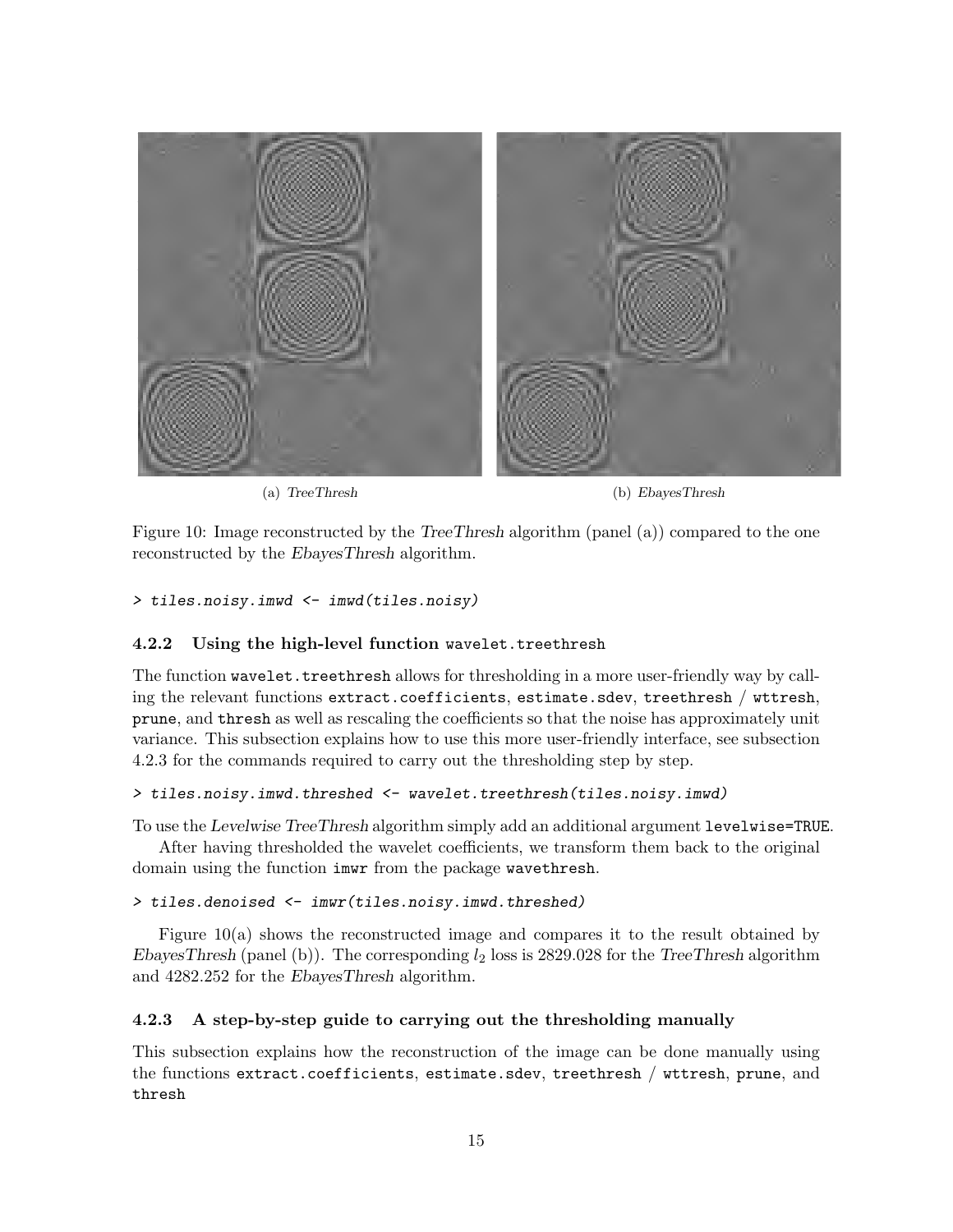Starting with the wavelet transform we have computed in section 4.2.1 we first estimate the standard error of the noise. This is easier for wavelets than it is for general sequences, as one can base the estimate on the coefficients at the finest level, which typically do not contain much of the underlying signal. This can be done using the function estimate.sdev which can be applied to objects of the classes wd or imwd.

#### > sdev <- estimate.sdev(tiles.noisy.imwd)

Our estimate of the standard error is 0.903319, which is not too far from the true value of 0.8 which we used when we added the noise.

Next, we need to extract the coefficient matrices (or vectors in the case of wd objects) from the object, so that we can threshold them. Typically one would not threshold the coarser coefficients, by default extract.coefficients does not extract the coefficients at the four coarsest levels (i.e. these will not be thresholded).

```
> tiles.noisy.coefs <- extract.coefficients(tiles.noisy.imwd)
```
Next we need to rescale the coefficients, so that the noise has (approximately) unit variance.

```
> for (nm in names(tiles.noisy.coefs))
```

```
tiles.noisy.coefs[[nm]] <- tiles.noisy.coefs[[nm]] / sdev
```
We are now ready to threshold the coefficients. We will use the Wavelet TreeThresh algorithm.<sup>2</sup>

```
> tiles.noisy.wtt <- wtthresh(tiles.noisy.coefs)
```
Figure 12 (a) shows the estimated partitioning together with the corresponding thresholded image (before having carried out the pruning). Panel (b) shows the partitioning after the pruning, which removes two splits towards the middle of the image and one towards the bottom left. Figure 11 shows how the optimal complexity parameter  $C$  was estimated: it shows the predictive loglikelihood estimated by cross-validation as a function of the complexity parameter C. The predictive log-likelihood is highest for  $C = 0.0130$  (corresponding to 14 regions). However, choosing the slightly larger  $C = 0.2049$  (corresponding to 13 regions) does not give results that are more than half a standard error worse than the best choice (being above the dotted line). Thus a partition with 13 regions is retained.

```
> tiles.noisy.wttp <- prune(tiles.noisy.wtt)
```
Once we have determined the partitioning, we only need to carry out the actual thresholding, rescale the coefficients to their original domain, insert them into the imwd (or wd object) and transform the coefficients back to the original domain.

```
> tiles.noisy.coefs.threshed <- thresh(tiles.noisy.wttp)
> for (nm in names(tiles.noisy.coefs))
+ tiles.noisy.coefs.threshed[[nm]] <-tiles.noisy.coefs.threshed[[nm]] * sdev
> tiles.noisy.imwd.threshed <- insert.coefficients(tiles.noisy.imwd,
+ tiles.noisy.coefs.threshed)
> tiles.noisy.threshed <- imwr(tiles.noisy.imwd.threshed)
```
<sup>&</sup>lt;sup>2</sup>If we wanted to use the Levelwise TreeThresh algorithm we would simply threshold each coefficient matrix (or vector) separately as described in section 4.1 (with the only exception that we would do the rescaling again).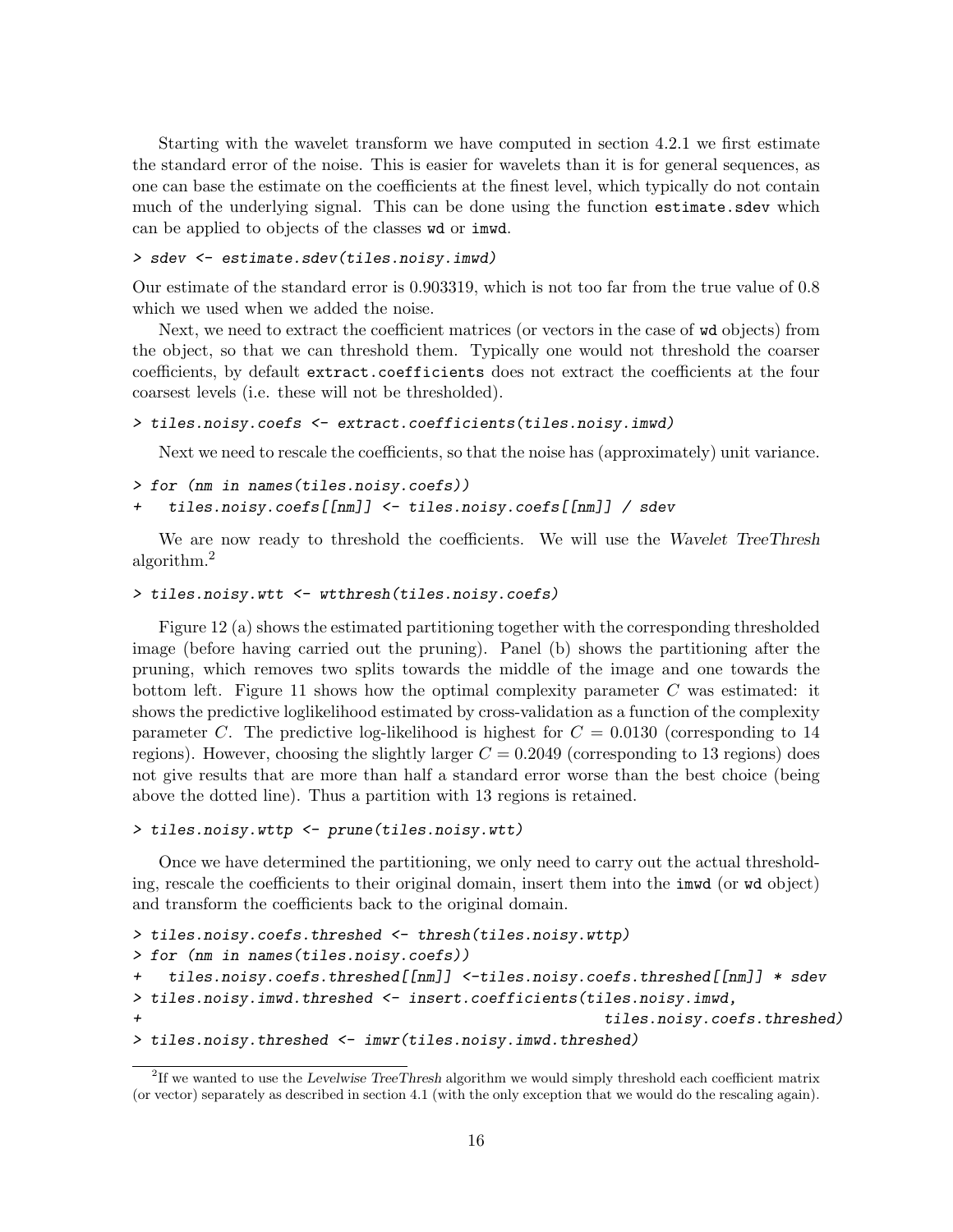

Figure 11: Predictive loglikelihood as a function of the complexity parameter C.



(a) before pruning (b) after pruning

Figure 12: Estimated partitioning (before and after the pruning) and corresponding reconstructed image.